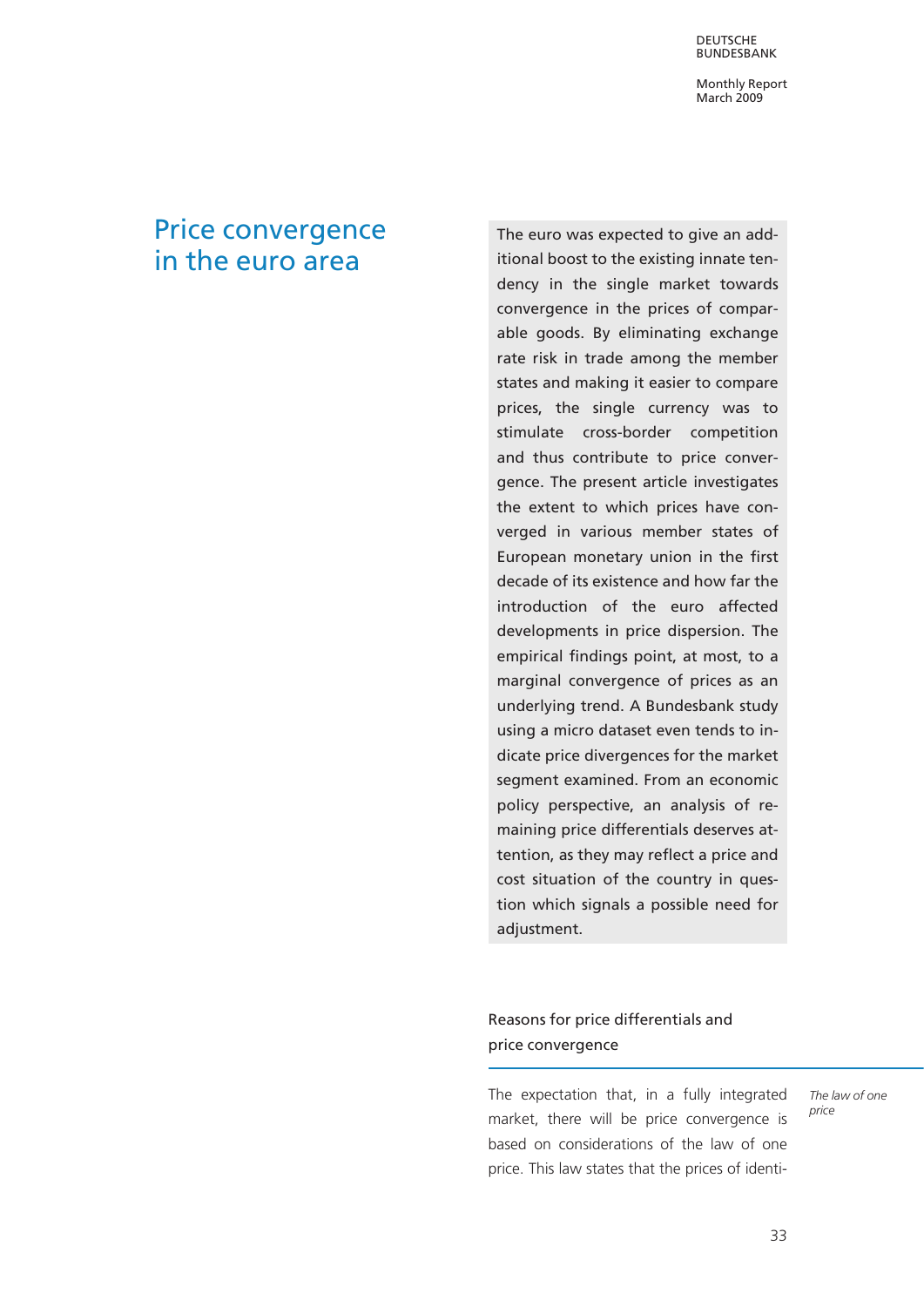**DEUTSCHE** BUNDESBANK EUROSYSTEM Monthly Report March 2009

 $\vec{r}$ 

cal, internationally tradable goods at different locations would have to be the same when expressed in a single currency; otherwise, riskfree transactions would be possible, where the product would be purchased at the cheap location and sold at a profit at the expensive location. Such arbitrage transactions would therefore even out any price differentials.<sup>1</sup>

Price deviations resulting from transaction costs, ...

Admittedly, it generally cannot be assumed that exactly the same price is actually to be paid for a given good in all places. One argument against this is the existence of transaction costs. These include, in a broad sense, the costs of transporting a good to the specified destination, other distribution costs, information costs, as well as – if there is no single currency – the costs of converting proceeds into a different currency, including the related costs of hedging against exchange rate fluctuations. Numerous studies suggest that, above all, the process of the good crossing a national border accounts for a very large part of the transaction costs ("border effect").<sup>2</sup> This is generally attributed to the costs associated with currency conversion in the widest sense.

The fact that costs of this kind prevent price adjustments is particularly noticeable in the case of internationally non-tradable goods, such as services that have a strong local basis, like the often-cited visit to the hairdressers, or the provision of residential property or office buildings. The reason why services often lack tradability is also ultimately to be found in the level of transaction costs, particularly the high transport costs. This means that, in some cases, a reduction in such costs might trigger

cross-border price competition. However, this will generally lead only to an incomplete convergence of prices and, hence, to a continuing large degree of price dispersion, which is typical of non-tradable goods.

> ... tariffs, excise taxes and other causes

Nevertheless, for tradable goods, too, there are other reasons for enduring price differentials. These include tariffs and non-tariff trade barriers, such as import quotas or differing technical standards. Different rates of excise tax are a third cause. Other often-cited phenomena, such as differences in economic cycles, in stabilisation policy, in countryspecific preferences, or exchange rate fluctuations may indeed affect price dispersion, but generally cannot prevent arbitrage, which means that ranges for price differentials due to transaction costs, customs duties and excise taxes should not be exceeded.

These factors make it clear that, with regard to the European Union, the process of economic integration has many diverse effects on price convergence in a single currency area. Besides a general reduction in transaction costs, the creation of a single market is likely, in particular, to have substantially reduced the significance of tariff and non-tariff trade barriers. Likewise, in the wake of single market integration, VAT rates among the EU countries have also converged. The resulting

<sup>1</sup> This predominantly applies to arbitrage transactions by commercial enterprises. However, cross-border purchases by consumers can, of course, also contribute to price convergence.

<sup>2</sup> The literature on the "border effect" goes as far back as J H Rogers and M Jenkins (1995), Haircuts or hysteresis? Sources of movements in real exchange rates, Journal of International Economics, 38, pp 339-360, and C Engel and J H Rogers (1996), How wide is the border?, American Economic Review, 86, pp 1112-1125.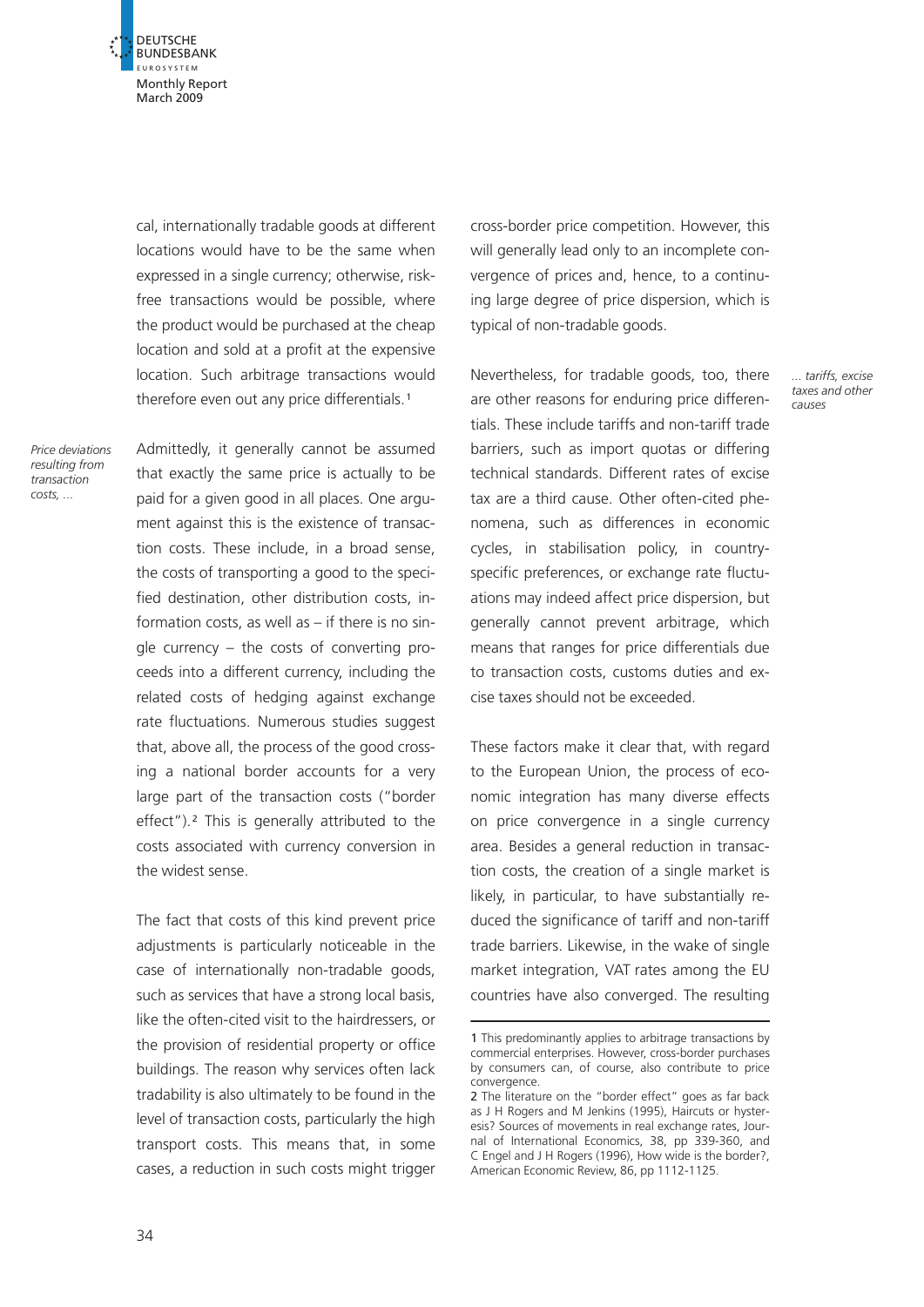DEUTSCHE BUNDESBANK

Monthly Report March 2009

deviations in gross prices within the euro area are therefore generally likely to remain rather small owing to the relatively similar rates of VAT, even though excise taxes can make a considerable contribution to price dispersion in specific cases, such as tobacco and refined petroleum products. As far as deviations from the law of one price can be identified in the European Union, it is therefore, above all, probably transaction costs which prevent arbitrage processes among the various countries, thus making price differentials possible.

Introduction of the euro and price convergence The introduction of a single currency further lowers trade transaction costs in a single market and, as a result, increases the incentives to adjust prices. Furthermore, the single currency limits the possibilities for price discrimination and market segmentation. If the actual differences in the prices of individual internationally tradable goods were so large that they are greater than the given range of prices which has now been narrowed due to the lower transaction costs, prices among the countries should begin to converge.

The fall in transaction costs as a result of monetary integration represents a gain in efficiency and, to that extent, boosts welfare.<sup>3</sup> First, it eliminates a cost item for enterprises or consumers. Second, as a result of the more intense cross-border competition, allocative efficiency also increases. It may therefore be expected that the price level of tradable goods will fall during the convergence process because consumers in the former "high price" regions gain access to cheaper alternatives and because a larger market allows the exploitation of economies of scale and thus a decline of marginal unit cost in production. However, for non-tradable goods it is also entirely conceivable that the hoped-for stimulus to the economic catching-up process associated with the introduction of the euro has the effect of raising the price level in the countries that are catching up (Balassa-Samuelson effect).<sup>4</sup> At the same time, these factors illustrate the difficulty of isolating the effects of the single currency as a catalyst for convergence developments from the effects of the economic integration process within the euro area as a whole.

### Measuring price convergence in the euro area

Empirical studies on price convergence in the euro area are confronted with a range of methodological challenges. It is especially important to identify the specific impact of the single currency taken in isolation. Thus, among other things, it is necessary to determine the key temporal points of reference. In principle, two points in time are crucial as triggers for price adjustment processes as a result of European monetary union. The first of these was the beginning of monetary union at the turn of 1998-99 when the euro

Establishment of the euro area and the euro cash changeover

<sup>3</sup> See, for example, P B Kenen and E E Meade (2008), Regional Monetary Integration, Cambridge University Press, p 21.

<sup>4</sup> For the Balassa-Samuelson effect, see Deutsche Bundesbank, Fundamental determinants of real exchange rate movements in the central and east European accession countries, Monthly Report, October 2002, pp 47-59, particularly p 53. The expectation that the prices of tradable goods will tend to fall as a result of the introduction of the euro, while those of non-tradable goods will tend to rise, is discussed, inter alia, in European Central Bank, Price level convergence and competition in the euro area, Monthly Bulletin, August 2002, pp 39-49.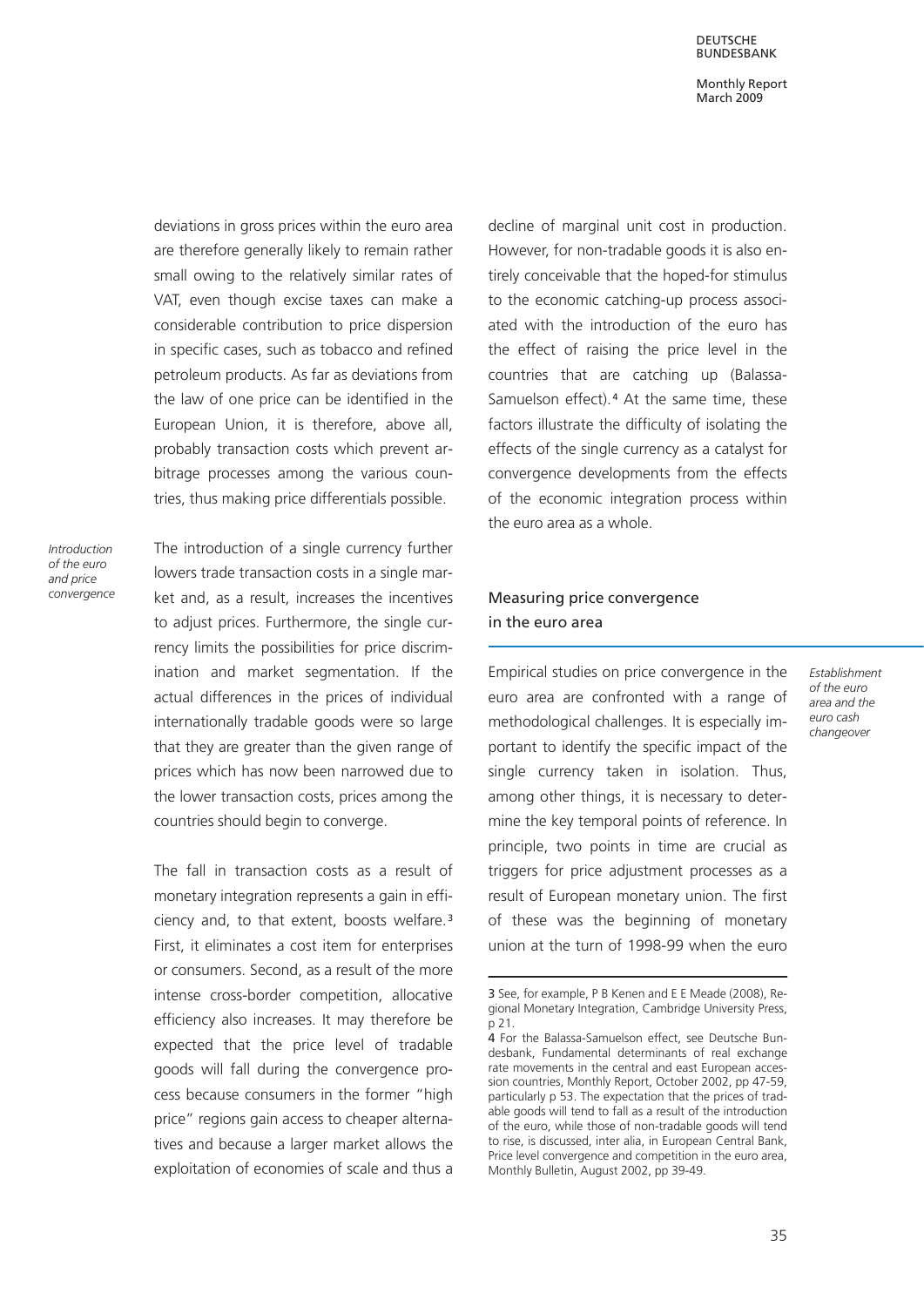

exchange rates were irrevocably fixed, the participating countries switched to a single monetary policy through the Eurosystem, and the national currencies continued to exist as cash only as units of account of the euro. Second, the euro cash changeover at the start of 2002 should be considered. The transaction costs of trade within the new single currency area may have fallen as a result of both integration steps. The costs of currency exchange and of hedging exchange rates risks had already ceased to exist with the establishment of the euro area. However, information costs have also fallen, above all, as a result of the introduction of euro banknotes and coins and the consequent increase in price transparency.<sup>5</sup> It therefore seems prudent to consider both points in time in analysing price dispersion in connection with the introduction of the euro.

Lagged or anticipatory price adjustment possible

Identifying the specific impact of EMU taken in isolation is also made more difficult by the fact that the increasing competitive pressure due to the introduction of the euro might only gradually produce the expected effect. Studies which find that long-standing monetary unions, such as that between Belgium and Luxembourg, have comparatively small price differentials could indicate extremely long processes of adjustment.<sup>6</sup> On the other hand, enterprises may also have already adjusted their prices before the introduction of the euro as a consequence of the common market, the low exchange rate fluctuations in the ERM at that time, and in anticipation of the future monetary union.<sup>7</sup>

In addition, the data underlying the studies are of crucial importance in the empirical analyses of relative price adjustment processes. The price indices usually published in the official statistics cannot be used for such a study owing to their being normalised on a base period. In order to be able to determine whether prices converge or diverge, (relative) price levels are required. If, for example, the price levels differ in the base period selected for forming the index, diverging price indices may nevertheless coincide with price convergence.

Price indices unsuitable for analysis

Apart from the dataset, the available studies differ according to the level of aggregation of the price level used or the measures of dispersion. Price measures with a higher level of aggregation make it possible to derive more general findings, but have the potential drawback that the implicitly assumed homogeneity of the categories of goods considered is often not fulfilled. By contrast, more disaggregated approaches take greater consideration of the issue of comparability but, given the more restricted selection of goods, can only be used to a limited extent for drawing generalised conclusions. In the light of the specific advantages and disadvantages of each of the approaches for measuring price convergence, a broad range of methods has

<sup>5</sup> Furthermore, from this point in time, consumers were able to use the euro for cash purchases in other euroarea countries.

<sup>6</sup> See, for example, D C Parsley and S-J Wei (2001), Limiting currency volatility to stimulate goods market integration: a price based approach, NBER Working Paper 8468. 7 See C Engel and J H Rogers (2004), European product market integration after the euro, Economic Policy, 19, pp 347-384.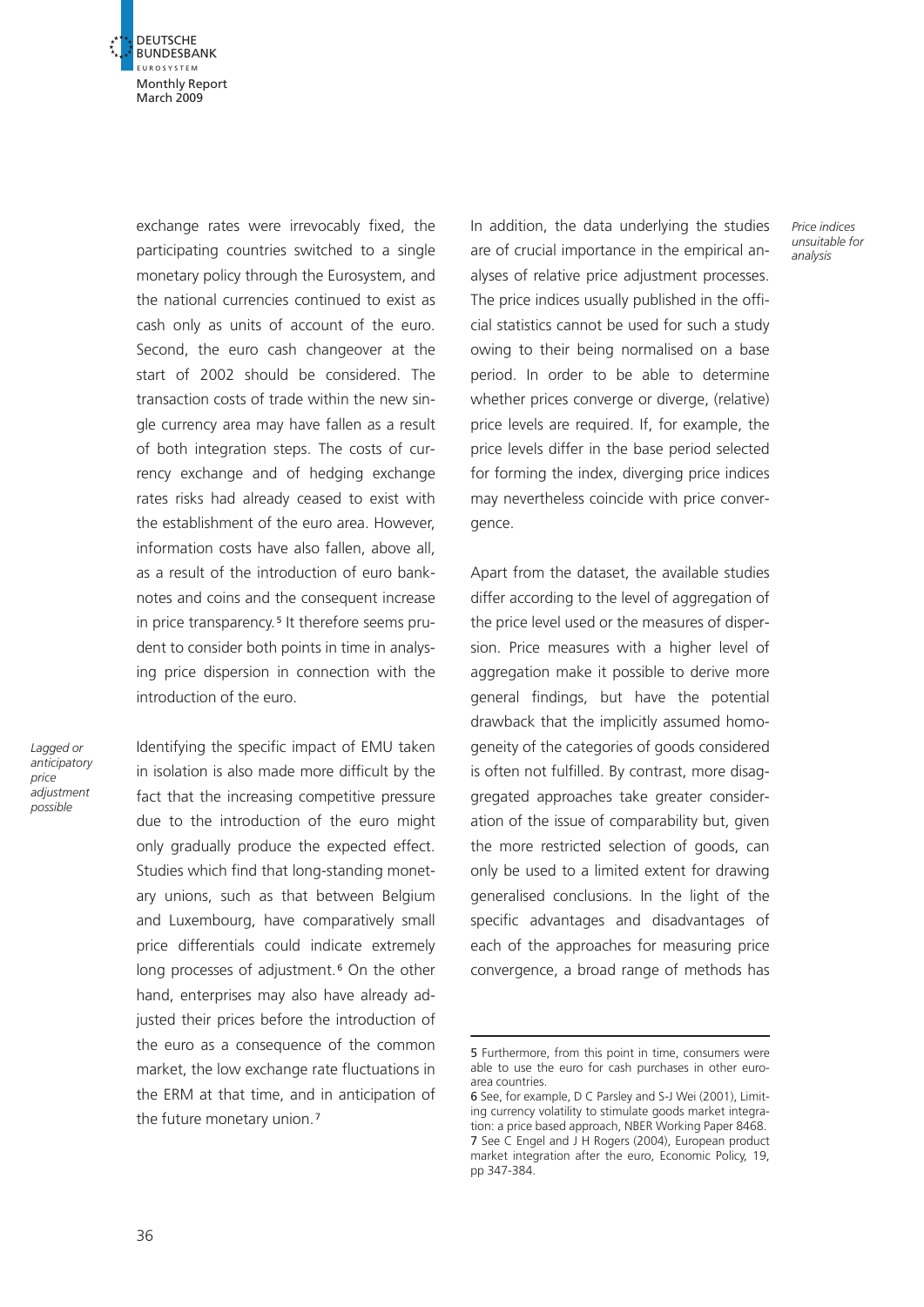been developed in the empirical literature on this question.

#### Results for aggregated relative price levels

Highly aggregated relative price levels can be calculated from purchasing power parities, which may be found, for example, in Eurostat's AMECO database. These purchasing power parities state the local currency price of a given basket of goods, which is, in principle, uniform for all countries, in the country observed relative to a base region. At the highest level of aggregation, the basket of goods should represent the entire gross domestic product. Using a relevant nominal exchange rate, these relative price levels expressed in national currency can be converted into a price level index in currency units of the region that is relevant for the convergence comparison (in this case, the euro area).

Price level differentials in 1998 and 2007 The relative price levels of a number of euroarea member states calculated in this way deviated by double-digit percentages from the relevant average EMU price level in both 1998, directly before the introduction of the euro, and as recently as 2007.<sup>8</sup> However, during the nine years under consideration, it was only in Ireland that the price level departed noticeably from the euro-area average. According to these data, the price levels in the other countries moved closer to the average. As a general rule, however, the price adjustment remained slight. Starting from comparatively high price levels, it was only in Germany and, to a lesser extent, in France and Austria, that prices showed a considerable decline compared with the other EMU member states. Finland's price level is still relatively high, while price levels in Greece, Portugal and Spain remain relatively low. Unlike at the beginning of monetary union, Italy no longer had a below-average price level in 2007.

As a measure of price dispersion, one may calculate the standard deviation of the relative price levels across countries at a given point in time. If this dispersion measure falls over time, this development is to be interpreted as price convergence.<sup>9</sup> Relevant figures actually suggest a reduction in price dispersion since the establishment of the euro area or also since the euro cash changeover. The price convergence is quite weak, however. This is especially true in comparison with the previous decade, during which considerable progress towards convergence had been made.<sup>10</sup> Other studies also confirm the finding of distinct price convergence before the start of monetary union.<sup>11</sup>

At most, weak macroeconomic price convergence in the euro area compared with marked progress towards convergence earlier

<sup>8</sup> Relative price levels calculated in this way should not be confused with indicators of price competitiveness. They are not trade-weighted and their general suitability for allowing statements on competitiveness should also be questioned.

<sup>9</sup> Such a form of price convergence is also known as sigma convergence.

<sup>10</sup> The reduction in price dispersion was interrupted for a period of several years with the onset of the crisis in the European Exchange Rate Mechanism in 1992, but continued from 1995 onwards. Thus, with regard to relative price levels, the crisis developments in the first half of the 1990s appear not to have been accompanied by an adjustment of earlier undesirable developments, but rather to have been fraught with problems themselves.

<sup>11</sup> See C Engel and J H Rogers, op cit, as well as R P Faber and A C Stokman (2005), Price convergence in Europe from a macro perspective: product categories and reliability, DNB Working Paper 34, and J Wolszczak-Derlacz (2006), One Europe, one product, two prices – the price disparity in the EU, Katholieke Universiteit Leuven Center for Economic Studies Discussion Paper 06.14.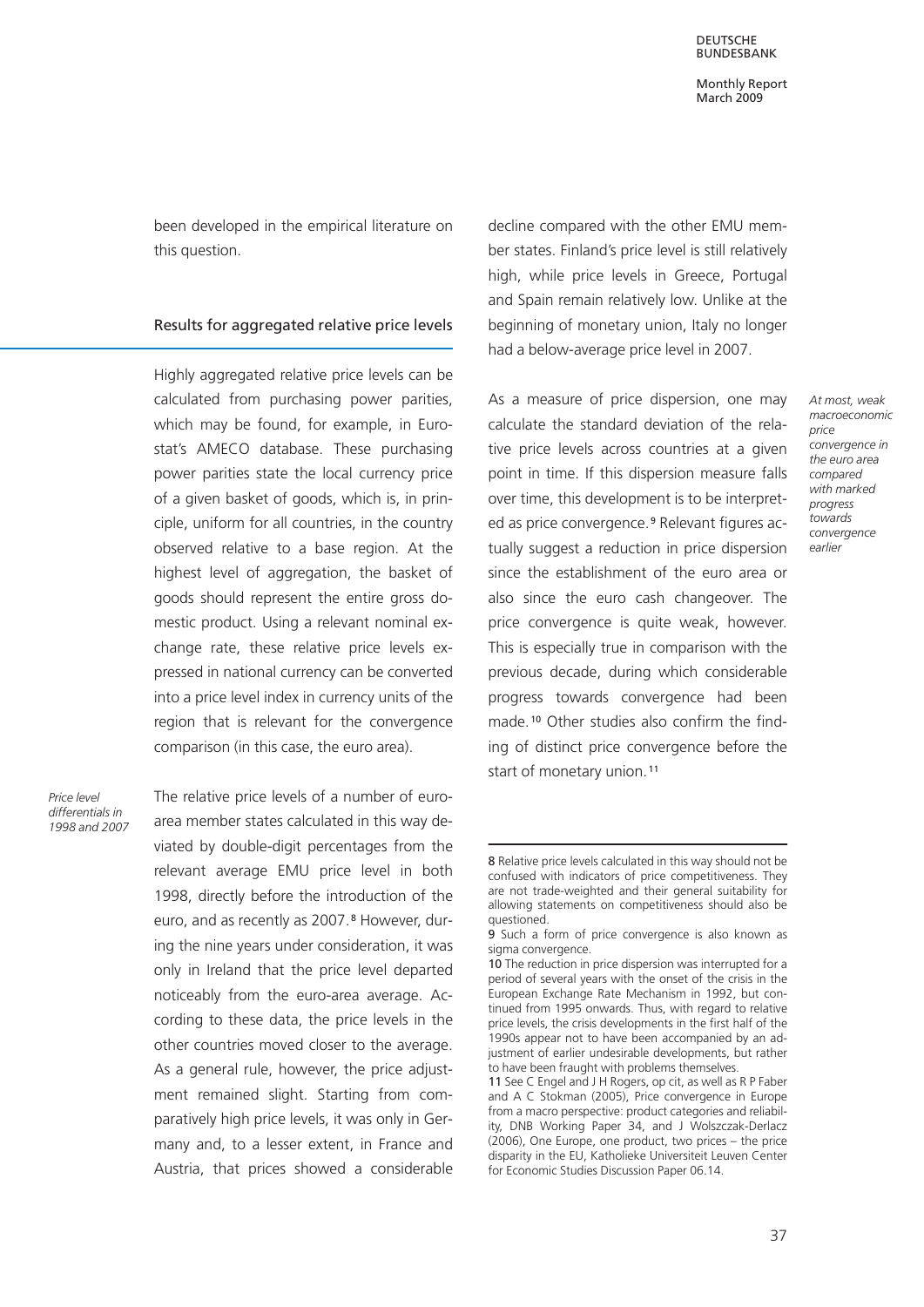



Deviations from the average relative price level **\*** in the EMU-12 countries

Price dispersion for goods and services

A more disaggregated analysis affords additional and deeper insights. A first step in this direction is to consider goods and services separately. This is of interest because many services are internationally non-tradable, which means that, in these cases, price convergence as a consequence of the introduction of the euro can be expected only to a limited extent. The relatively low international tradability should also bring about a comparatively high dispersion of prices for services. Indeed, price dispersion measured by the variation coefficient over the period from 1995 to 2007 is roughly twice as high for services as it is for goods.<sup>12</sup>

However, clear progress towards convergence since the establishment of the euro area can be identified neither for goods nor for services. If the period since the euro cash changeover is examined, there is a slight tendency towards price convergence in the case of goods. If goods are, in turn, subdivided into consumer goods and capital goods, moderate progress towards convergence is apparent since 1998, with this development being somewhat more pronounced in the case of capital goods.

It is noticeable that the price dispersion in 2002 is greater for both the subgroup of consumer goods and the subgroup of capital goods than it is for the overall aggregate of all the goods. This is quite possibly a consequence of aggregation which results if, in

<sup>12</sup> The use of the variation coefficient allows a comparison of the dispersion between the two product categories.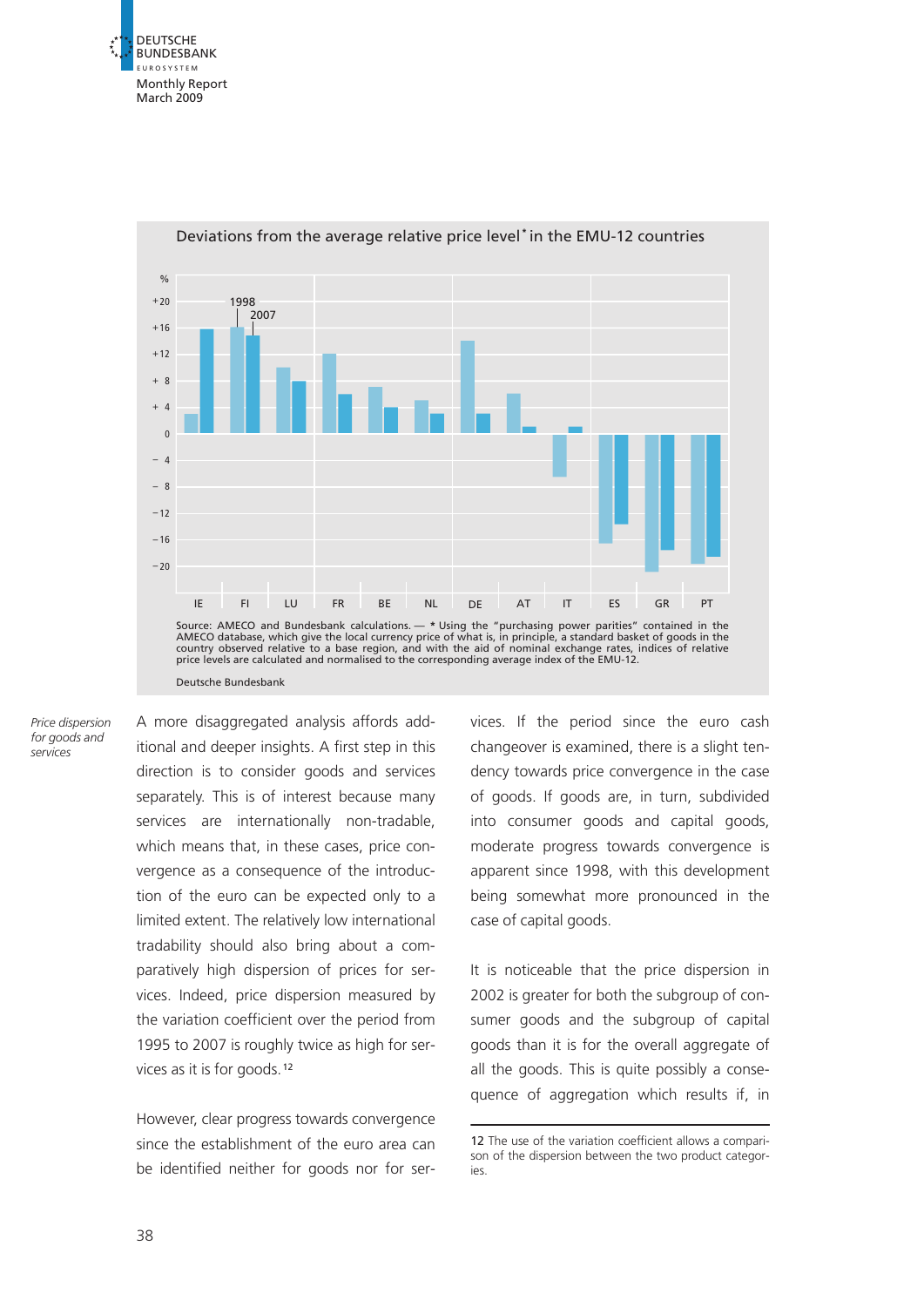some countries, for example, positive price deviations in one category of goods are offset by negative price deviations in others. For this reason, a low price dispersion in the aggregate does not imply that price dispersion in the subgroups will be equally low.

Results from the literature This may also affect the transferability of macroeconomic convergence results to a more disaggregated level. Therefore, in the literature, measures of dispersion are often calculated for individual goods or categories of goods and only then are they aggregated. if necessary. As far as this has been investigated, both methods produce very similar results on the question of price convergence in the euro area.<sup>13</sup> Nevertheless, other factors, such as the database used, the test procedure and the chosen observation period appear to have a perceptible influence on the results. This may explain the conflicting results between studies which, in some cases, have found marked price convergence for tradable goods in the euro area when compared with other countries and other studies which are unable to identify such a phenomenon.<sup>14</sup>

The sinale market as a catalyst for price convergence

The picture that emerges – despite all the differences in the results of the available studies – of major progress towards convergence in the decade before the introduction of the euro in comparison with only very moderate price convergence since may be due to the liberalisation and integration measures of the European Single Market Programme. Seen in this light, the single market – as well as the prospect of a single currency – released the impetus for price convergence, which was largely realised before the intro-



duction of the euro. There is therefore a distinct possibility that the potential for a further

<sup>13</sup> See J H Rogers (2007), Monetary union, price level convergence, and inflation: How close is Europe to the USA?, Journal of Monetary Economics, 54, pp 785-796. 14 The first group of studies includes, in particular, N F B Allington, P A Kattuman and F A Waldmann (2005), One market, one money, one price?, International Journal of Central Banking 1, 3, pp 73-115, and P K Goldberg and F Verboven (2004), Cross-country price dispersion in the euro area: a case study of the European car market, Economic Policy, 19, pp 483-521. The second group of studies includes M Lutz (2004), Price convergence under EMU? first estimates, in A V Deardorff (ed), The Past, Present and Future of the European Union, Palgrave Mac-Millan, pp 48-73, C Engel and J H Rogers, op cit, as well as J C Cuaresma, B Egert and M A Silgoner (2007), Price level convergence in Europe: Did the introduction of the euro matter?, Monetary Policy & the Economy Q1/07. If these studies are classified according to the database used, it is apparent, for example, that studies using price data from the Economist Intelligence Unit tend to reject price convergence, while price convergence is confirmed when relative price levels for individual categories of goods from Eurostat are used. A micro dataset on car prices is used by two of the studies mentioned, one of which finds price convergence and the other not. However, the study that argues for convergence covers an obviously longer period after the introduction of the euro.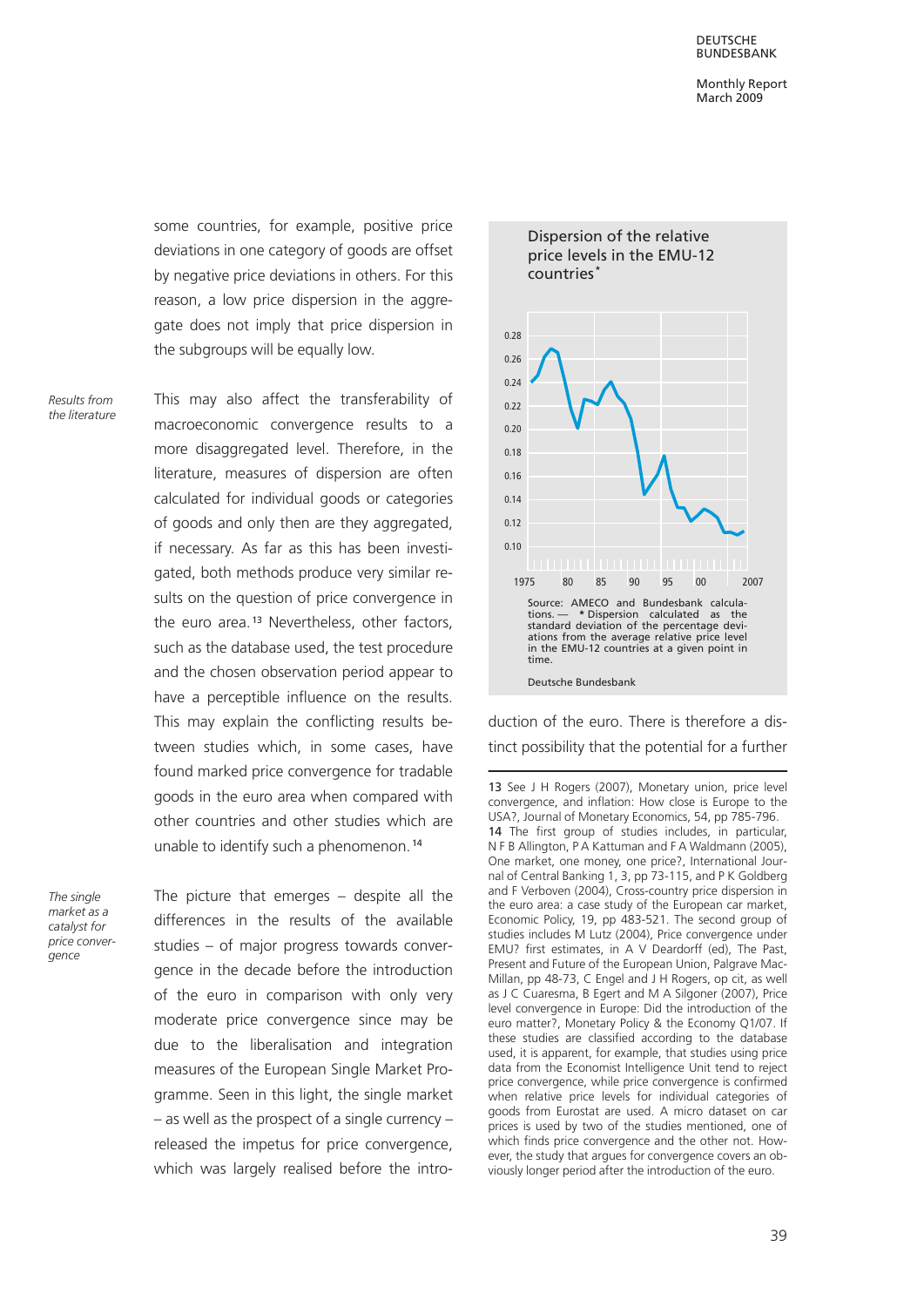



lowering of price dispersion in the euro area was already largely exhausted at the end of the 1990s. Indeed, it can be demonstrated that price dispersion between pairs of cities within the euro area at that time was much the same in size as the price dispersion between pairs of cities in the USA.<sup>15</sup>

Limited informative value of results It should generally be borne in mind that aggregated analyses assume the homogeneity of the goods in an international comparison. However, many products are comparable internationally only to a very limited extent. This applies especially to broadly based studies in which aspects of homogeneity cannot be included with a high degree of intensity for every product. Furthermore, the price data on which the analyses are based are often collected only at a few outlets in a small

number of towns and cities. This means that the recorded prices may, in some cases, not be representative of the country in question as a whole. Finally, only list prices, and not actual transaction prices, are usually collected. For all these reasons, the cited results from aggregated approaches are to be interpreted with caution.

#### Results of micro data analyses

In principle, it is easier to ensure the homogeneity of the products and the representativeness of the prices when just one product or a certain category of products is observed. An early study adopting such an approach for the question of price convergence in the euro area looks at the prices of selected consumer goods and finds no evidence of price convergence since 1999. <sup>16</sup> Another study, which analyses one of these markets in more detail, finds small but significant progress towards convergence, although this only occasionally exceeds price convergence in non-euro-area countries.<sup>17</sup> Given the better comparability of the observed prices, the results of these studies may be more reliable than studies which attempt to depict developments in the average price dispersion of a large number of tradable goods in the euro area. However,

Advantages and disadvantages of micro studies

<sup>15</sup> See J H Rogers, op cit. However, this finding does not necessarily imply that there was no longer any scope for convergence in the euro area. One argument against this, for example, is that, in the cited study, the average distance between the observed pairs of cities in the USA was twice as large as that in the euro area.

<sup>16</sup> See M Lutz, op cit. The consumer goods investigated were the magazine "The Economist", the "Big Mac" and motor cars. Only data up until 2001 were taken into account.

<sup>17</sup> See P K Goldberg and F Verboven, op cit.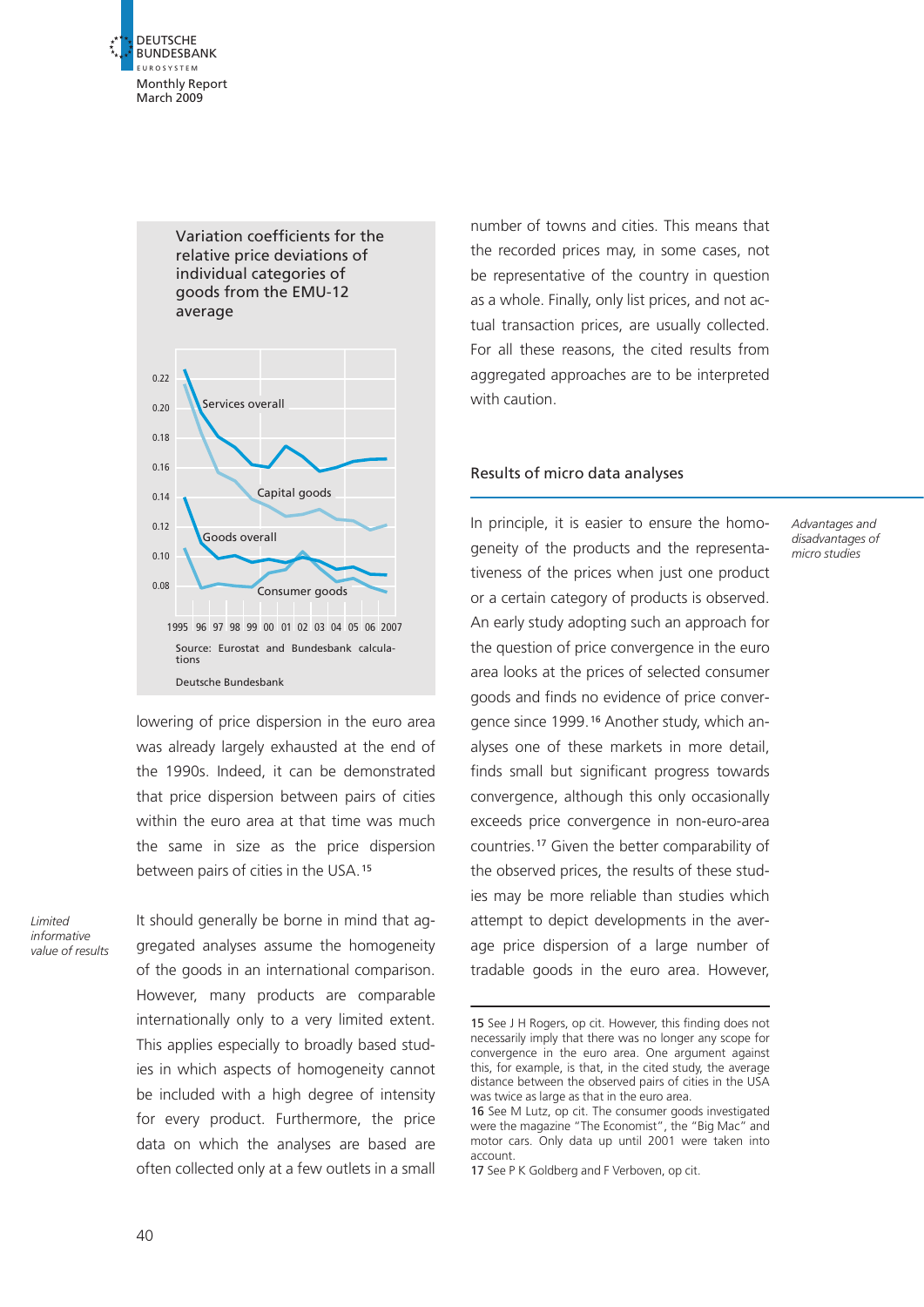DEUTSCHE BUNDESBANK

Monthly Report March 2009

> ... over the following years ...

this is countered by the potential drawback that the macroeconomic impulse may be obscured by sector or product-specific effects and that, as a result, the price dispersion of the product displays a pattern that is untypical of all tradable goods. There is an especially large risk of this occurring if the product in question is very narrowly defined, say, by looking at just one manufacturer, and if the chosen sector has special features, such as an untypical market structure or specific institutional regulations.

Bundesbank study using micro data

A Bundesbank study which attempts to avoid the cited risks and, at the same time, ensure that the observed products have as high a degree of homogeneity and representativeness as possible, analyses the impact of the introduction of the euro on the dispersion of prices using a comprehensive micro dataset for a major consumer goods segment, ie the European washing machine market, which is especially suitable for this purpose.<sup>18</sup>

Price differentials for washing machines in 1998 ...

A glance at the situation towards the end of 1998, immediately before the establishment of monetary union, shows that the qualityadjusted price deviations from the (unweighted) average of the later euro-area countries were mostly quite small (for the methodology used, see the box on pages 42 and 43). A washing machine of a given quality in Germany, for example, cost only 1% more on average than the euro-area mean price of the same appliance. It was only in the Netherlands that washing machines were considerably cheaper, and they were most expensive in France (-10 $\frac{1}{2}\%$  or +5 $\frac{1}{2}\%$ , respectively, compared with the euro-area average). This shows that the deviations from the law of one price in what was then the emerging euro area were still quite considerable for some pairs of countries. In a number of cases, the calculations produced noticeably more pronounced price deviations when euro-area countries were compared with non-euro-area ones.

Looking at developments in relative washing machine prices, what is initially striking is that, in the nine years since the start of 1997 (the available data go up until the end of 2005), there was a gradual decline in prices in the euro-area countries.<sup>19</sup> Towards the end of the observation period, the net prices in the "most expensive" country of the single currency area were some 20% lower and those in the "cheapest" country around 30% lower than at the start of the observation period. The most pronounced fall in prices was in Germany, which, at the beginning of 1997, was still one of the countries with the highest prices. From the end of 2000, however, it was invariably in the group of countries with the cheapest appliances. Moreover, the difference between the average price in the "most expensive" country and the "cheapest" country in the period between 1997 and

<sup>18</sup> See C Fischer (2009), Price convergence in the EMU? Evidence from micro data, Deutsche Bundesbank Discussion Paper, Series 1, No 06/2009.

<sup>19</sup> Price developments are shown from the beginning of 1997 because entry to monetary union required compliance with narrow fluctuation margins of the Exchange Rate Mechanism of the European Monetary System for at least two years without devaluing against the currency of any other member state. Small exchange rate fluctuations in 1997 and 1998 could therefore have been regarded in themselves as an indication of later euro-area membership, which, in turn, could have triggered an early price adjustment.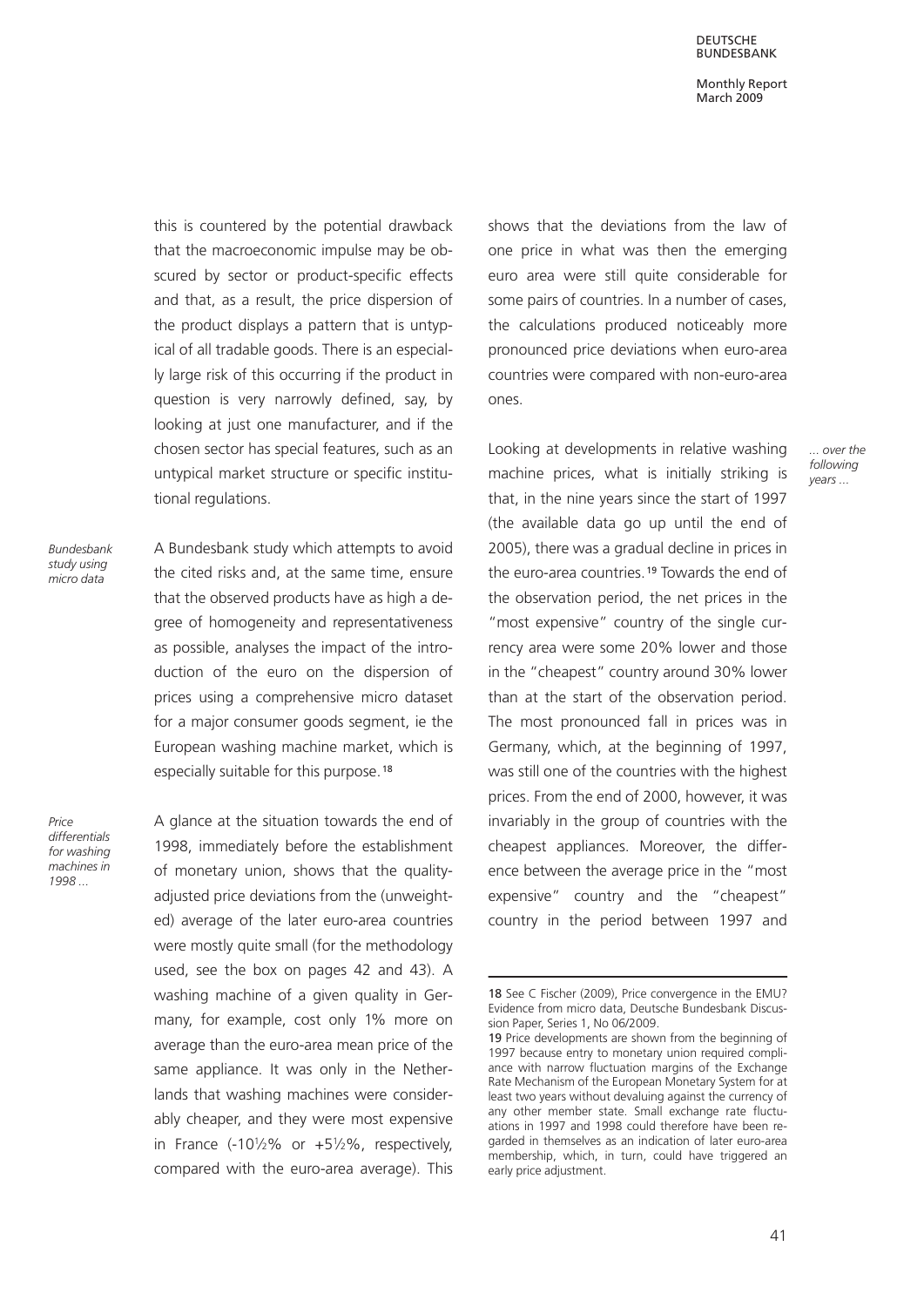

#### A comprehensive micro dataset on prices and sales volumes of washing machines

Empirical studies on cross-border price convergence require data on price levels of – as far as possible – identical goods in various countries. Using raw data from the market research institution GfK Retail and Technology, the Bundesbank has built up such a micro dataset for washing machines. In this market, any effect of the introduction of the euro on price dispersion should be easy to identify. This seems evident, first, because the product in question – a washing machine – is not only highly tradable internationally, but also actually traded intensively on a regular basis. Second, the product-specific quality features are easily captured, which means that comparability across different countries can generally be reliably ensured.

The data are available at a four-month frequency for the period from 1995 to 2005 and at a two-month frequency for the period from 2000 to 2005. The data cover transactions in 17 European countries. Ten of these, including Germany, France, Italy, Spain and the Netherlands became members of European monetary union during the observation period. The others are the United Kingdom, as well as Scandinavian and central and east European states.

The underlying data on transactions in washing machines are based, first, on GfK universe studies (which are carried out regularly roughly every two to three years and which capture the market structure). Additionally, the GfK collects samples stratified by distribution channel at considerably shorter intervals. The data collected in these samples are extrapolated separately for each distribution channel based on the results of the universe studies. Aggregating across the distribution channels then gives the country-specific average price and the volume of sales for each model of washing machine. The resulting dataset comprises, on average, 90% of all transactions in the countries mentioned and thus covers each of the markets almost completely. A further fact which indicates that

1 However, in most cases of non-commercial imports by consumers within the euro area, there is, for reasons of practicability, no border adjustment (origin principle), which means that gross prices are relevant in this regard. — 2 Database: four-month data for 1995:1 to 2005:3; countries included: Austria, Belgium (since 1997:1), Czech

Deutsche Bundesbank

the data are highly reliable is that 90% of the information is collected electronically through the enterprise resource planning systems of the retail trade. In contrast to most other datasets containing the prices of identical goods in various countries, this dataset covers not only list prices but also actual transaction prices. Knowing the volumes of sales also allows the prices to be weighted accordingly, which further increases the reliability of an international price comparison.

In addition to the average gross prices of the individual models, the micro dataset also contains their net prices, which were calculated using data from the European Commission on the relevant rates of VAT in the countries under consideration. As a rule, net prices are more suitable for a cross-border price comparison, because the destination principle is usually applied in international trade, ie import products are freed from the VAT of the exporting country and subject to the VAT of the importing country. The net prices are therefore hardly affected by varying rates of VAT. <sup>1</sup>

The richness of the data is already apparent from the number of observations per country. For a given time period, this value corresponds to the number of models for which transactions were noted during this time in the relevant country. For a period of two months, these involved 1,138 models on average between 2000 and 2005 in Germany, for example, and 1,173 models for a four-month period on average between 1995 and 2005. For Germany, summing all 36 periods in the former case gives a total of 40,963 observations, and summing all 33 periods in the latter case gives a total of 38,707 observations. Across all the countries, the first dataset comprises more than 390,000 observations and the second dataset more than 330,000 observations.

Republic, Denmark (since 2001:1), Finland (since 2003:1), France, Germany, Greece (since 1999:1), Hungary, Italy, Netherlands, Poland, Portugal (since 1998:1), Slovak Republic, Sweden (since 1997:1), United Kingdom. Weighted least-squares estimation with the sales volume of each model as the weight. The base category of non-numerical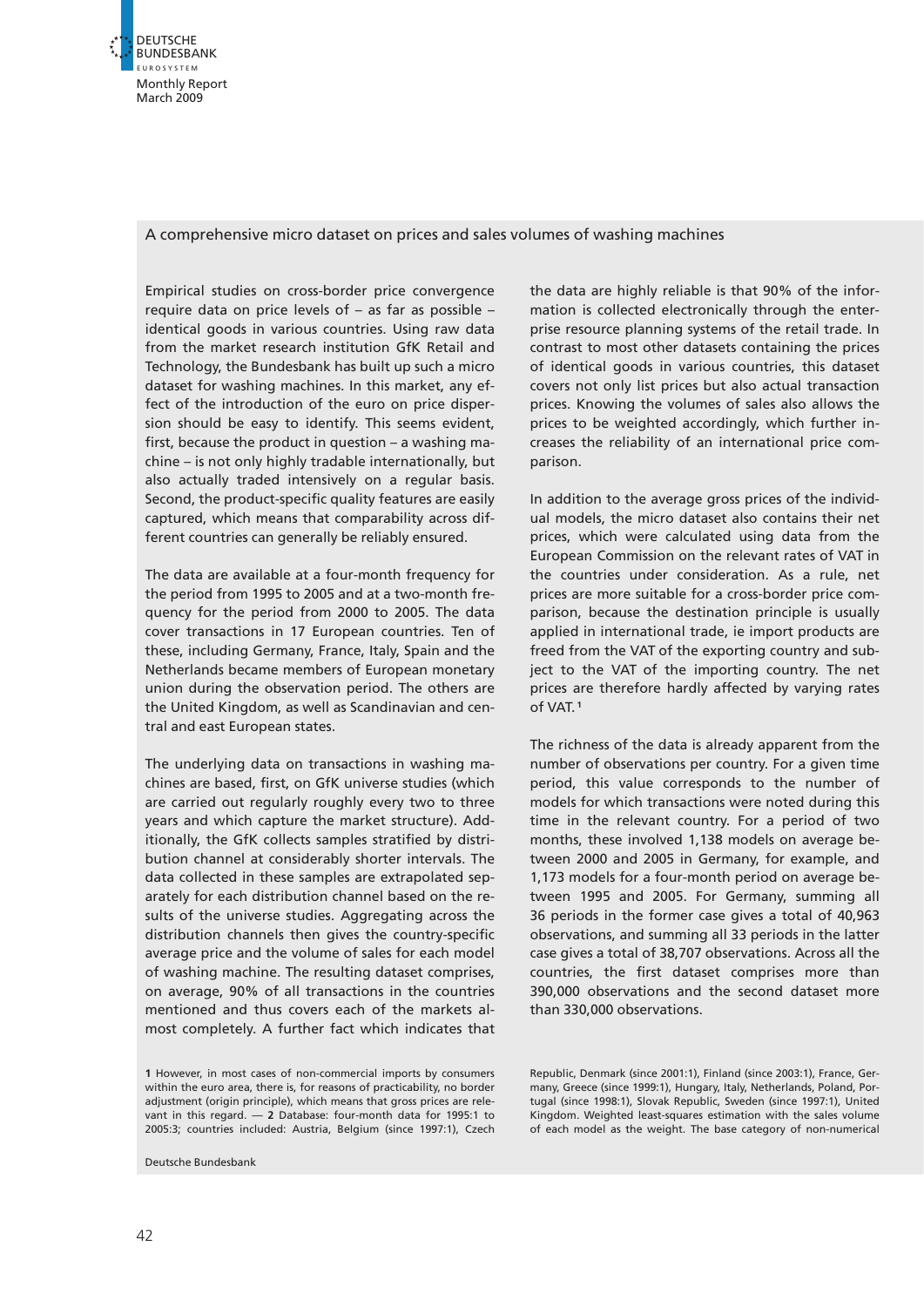#### Hedonic regression of logarithmic net prices of washing machines <sup>2</sup>

| Variable                                                                                                                                | Category                                          | Coefficient                | t-value                     |
|-----------------------------------------------------------------------------------------------------------------------------------------|---------------------------------------------------|----------------------------|-----------------------------|
| Constant term                                                                                                                           |                                                   | 5.72                       | 1,096.28                    |
| Capacity in kg                                                                                                                          |                                                   | 0.0523                     | 80.84                       |
| Spin speed (rpm)                                                                                                                        |                                                   | 0.000654                   | 484.29                      |
| Degree of automation and possible integration of a dryer<br>(base: fully automatic, no dryer)                                           | semi-automatic, no dryer<br>with dryer<br>unknown | $-1.122$<br>0.261<br>0.186 | $-152.01$<br>218.82<br>7.22 |
| Front or top loader<br>(base: front loader)                                                                                             | top loader<br>unknown                             | 0.147<br>0.125             | 189.24<br>2.97              |
| Built-in or freestanding<br>(base: freestanding)                                                                                        | built-in <br>unknown                              | 0.317<br>0.0058            | 120.61<br>0.58              |
| Firm dummies<br>p-value[F(450;326638)]:<br>Base: Italy, 2001:2, each p-value (for given <i>i</i> or <i>t</i> ):<br>Country-time dummies |                                                   |                            | 0.0000<br>0.0000            |

 $R^2$  and the contract of the contract of the contract of the contract of the contract of the contract of the contract of the contract of the contract of the contract of the contract of the contract of the contract of the Number of observations 327,583

In order to create as great a degree of international comparability as possible, the (logarithmic) washing machine prices can be adjusted for the differing quality features of the individual washing machine models in what is known as a hedonic regression. This includes the above-mentioned technical features, such as the machine's loading capacity or spin speed. Moreover, the brand name can be taken into account, which seems reasonable as this may affect the product's properties – such as its robustness – in the eyes of consumers. In a recently published study<sup>3</sup>, a regression equation of this kind was estimated, according to which the price of model k in country i at time  $t$ ,  $P_{ikt}$  is determined as

 $\ln P_{ikt}$  =  $\pi_0$  +  $\pi'_\omega$   $\omega_k$  +  $\pi_f$  +  $\pi_{it}$  +  $\varepsilon_{ikt}$ 

where  $\omega_k$  denotes the vector of the quality features of model  $k$ ,  $\pi_\omega$  the matching coefficient vector,  $\pi_f$  the coefficient of a firm dummy which has the value 1 for the products of the manufacturer of model  $k$  and otherwise the value 0,  $\pi_{it}$  the coefficient of a combined country-time dummy, and  $\pi_0$  the constant term. The regression results of the study show, among other things, that an increase in the loading capacity of 1 kg raised the price of the washing machine by an average of 5% during the observation period in the countries under consideration; a built-in dryer, to give a second example, raised the price by an average of 26% (see the table above). With  $\pi_{it}$ , the hedonic regression provides an average percentage price premium for every point in time and each individual country, which states the percentage difference in the net price of a washing machine of a given quality between two countries. This coefficient may, for example, be used as basis for an international price comparison and for analyses of price convergence.

regressors is indicated in brackets in each case. For all the other categories, the regression equation contains a dummy variable, whose coefficient is shown in the next-to-last column. This coefficient shows the price premium or price reduction compared with the base category. The p-values for the significance of country-time dummies

refer to F tests on all dummies for a given country *i* or for a given period  $t. - 3$  See C Fischer, Price convergence in the EMU? Evidence from micro data, Deutsche Bundesbank Discussion Paper, Series 1, No 06/2009.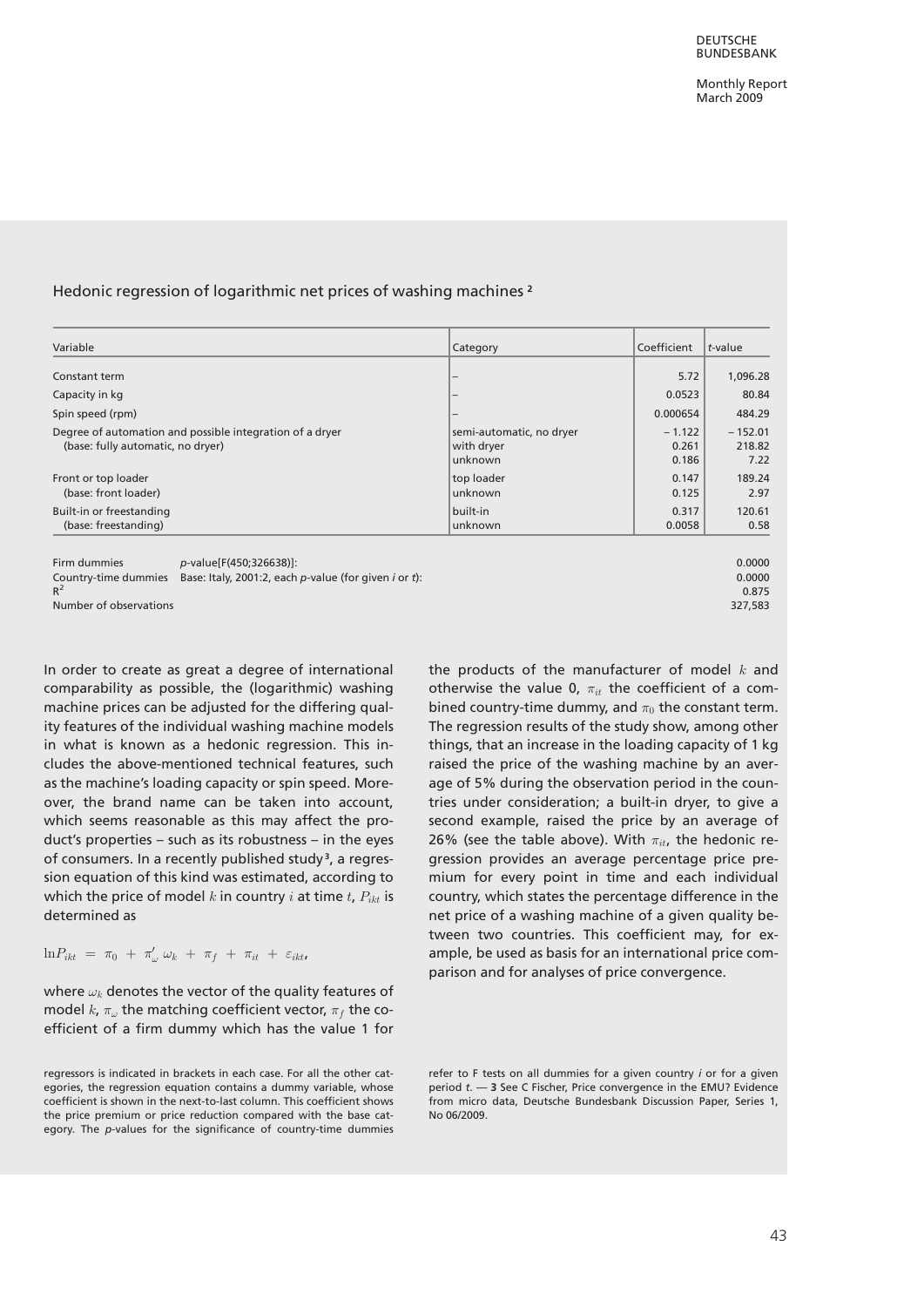



Deviations of net prices for washing machines from the EMU-12 average (excluding Ireland and Luxembourg) **\***

2001 remained more or less constant, whereas it widened noticeably thereafter.

... and at the end of 2005 At the end of the observation period, from September to December 2005, the prices for most euro-area countries actually deviated to a much greater extent from the law of one price than they did immediately before the establishment of monetary union. The average net prices of washing machines of a given quality were a two-digit percentage figure below the euro-area average in three countries (Austria, Finland and Germany) and more than 10% above the average in three other countries (Greece, Italy and Spain). The difference between the prices in the "cheapest" and "most expensive" country increased from 16% at the end of 1998 to 27% at the end of 2005. <sup>20</sup> All of this indicates that price

dispersion in the euro-area washing machine market – far from having decreased, as was expected – was increasing yet further after the introduction of the euro.<sup>21</sup>

Formal tests for price convergence confirm these results. Irrespective of the chosen observation period and the convergence test used, the hypothesis of a narrowing price dispersion in the euro area is rejected. Particularly since the millennium changeover, there has been a discernible tendency towards price

**Statistical** tests reject hypothesis of price convergence

<sup>20</sup> As the prices eased over time, the price differential widened less strongly in absolute terms.

<sup>21</sup> A further piece of evidence argues against the hypothesis that the introduction of the euro, by intensifying competition, would lead to a general adjustment to a lower price level: towards the end of the observation period in 2005, the prices of washing machines in the 'high price" euro-area countries cited are consistently higher than in all the non-euro-area countries that are considered.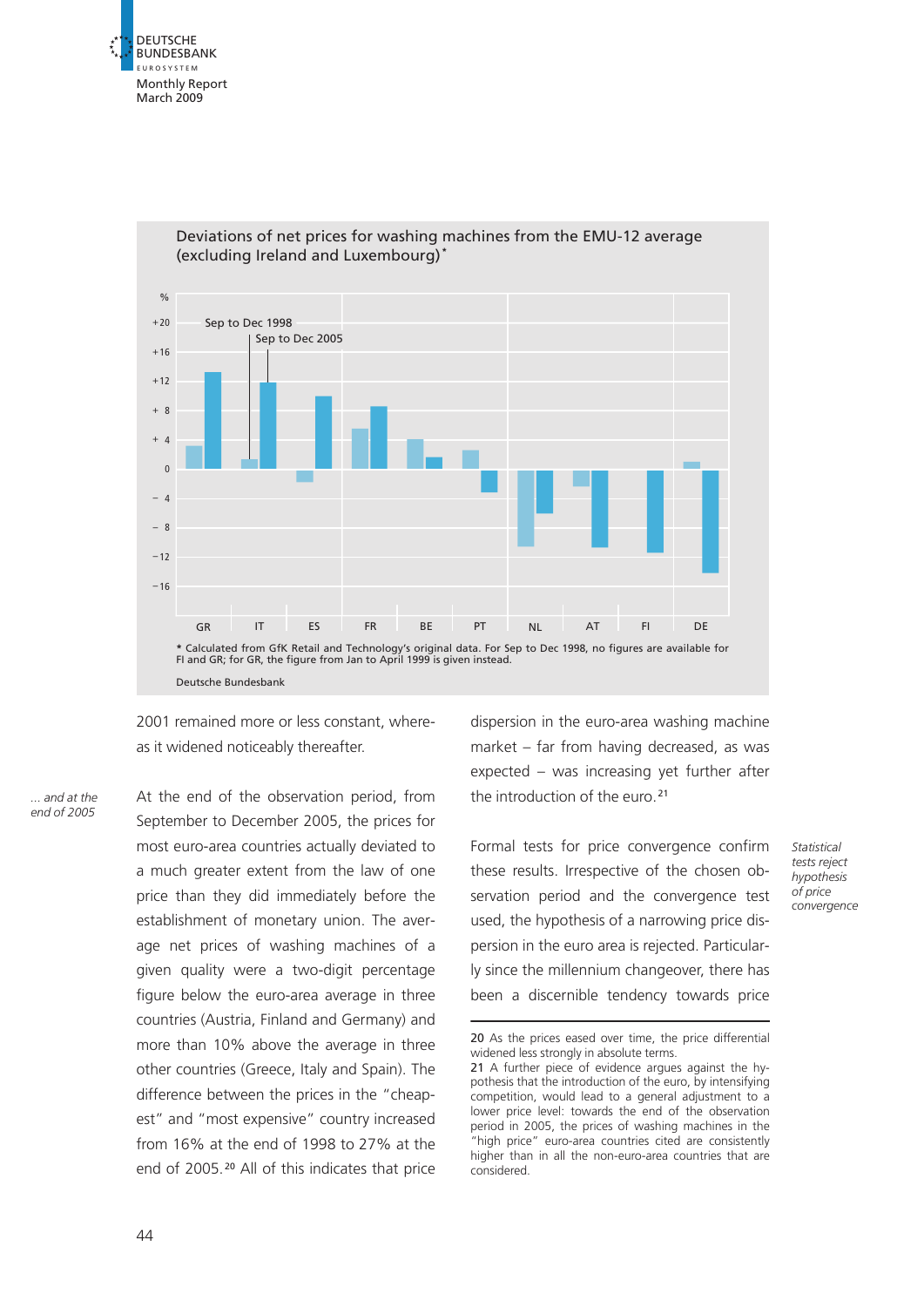divergence in the washing machine market (see the box on page 46).

However, in principle, these results could be due to price developments in individual countries, which possibly obscure the general picture. Whether this is actually the case is investigated using an econometric method, which identifies groups of countries, known as "convergence clubs", whose prices are converging. Countries which did not belong to the euro area during the observation period are also included. If the introduction of the euro had promoted the expected price convergence, such a method should establish a "convergence club" that contains a relatively large number of euro-area countries but, at most, very few non-euro-area countries. However, it emerges that most "convergence clubs" contain only a few countries and include both euro-area and non-euro-area countries. This result, too, confirms that, for the product in question, neither the establishment of the euro area nor the euro cash changeover has so far led to a perceptible price convergence in the euro area.

The question arises as to what might be the causes of the identified cases of price divergence. Various hypotheses come into consideration for this, although their soundness cannot be assessed conclusively yet. It is conceivable, for example, that there have been differences in the development of distribution costs in the euro-area countries. In this connection, it is noticeable that, towards the end of the observation period, the price level is highest precisely in those countries where unit labour costs have risen most sharply Possible causes



since the launch of monetary union and that, conversely, a very low price level prevails in those countries where the growth in unit labour costs also remained small.<sup>22</sup> According to a second hypothesis, the mark-up on prices in the individual countries' distribution sector could have diverged, for example, as a result of aggressive price reduction strategies or the establishment of more efficient distribution channels in a subgroup of euro-area countries. Third, it is also conceivable that higher transport costs have played a role. After all, the period of increasing price dispersion coincides with a sharp rise in fuel prices, which means that the costs of cross-border

## Relative net price of a standard-quality washing

<sup>22</sup> For unit labour costs in the euro-area countries, see European Central Bank, Monitoring labour cost developments across euro area countries, Monthly Bulletin, November 2008, pp 69-85.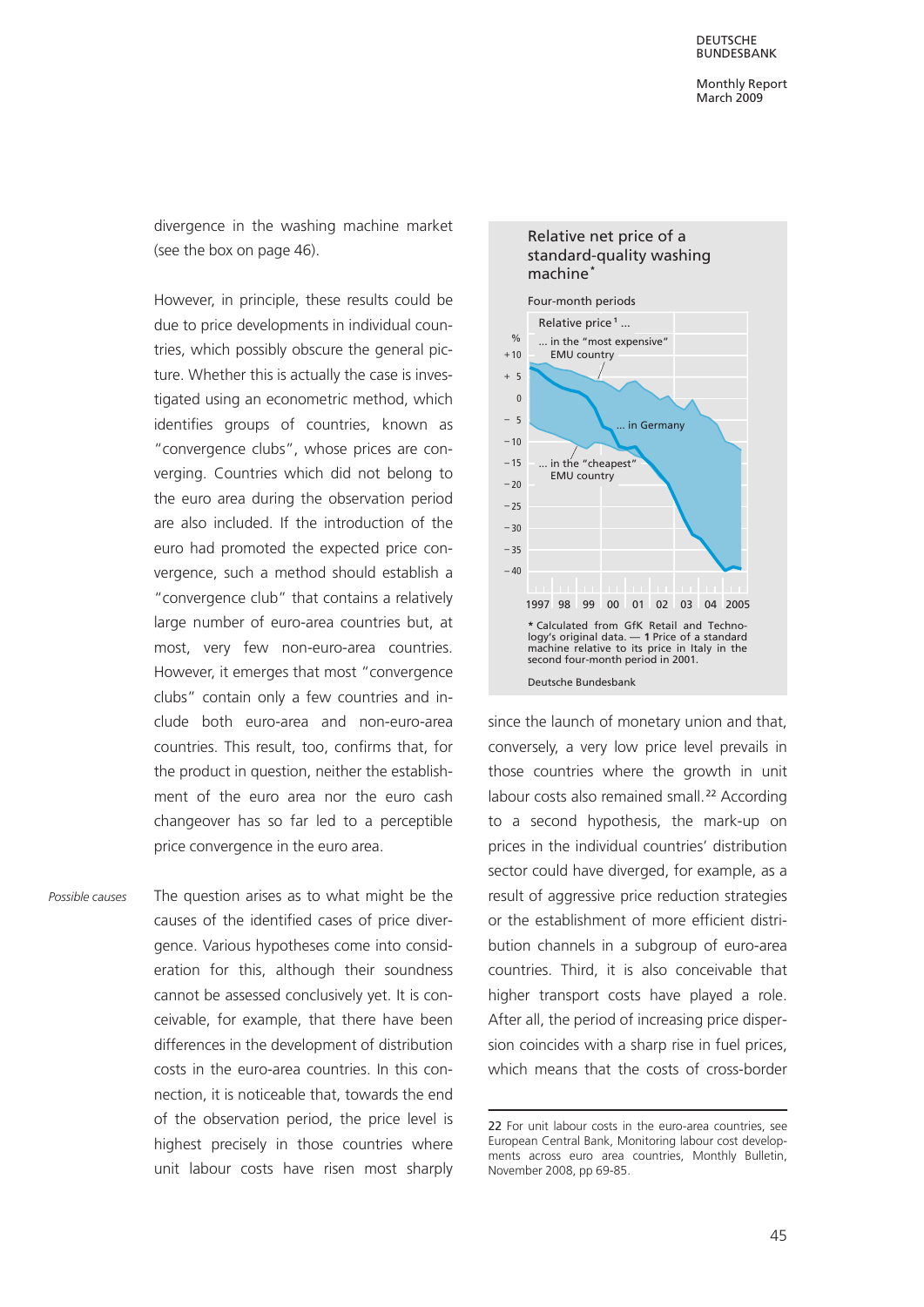

#### Tests for price convergence in the euro area

Various methods are available for testing price convergence. An especially uncomplicated method is an F test, which compares the price dispersion in the form of its cross-border variance at two different points in time.<sup>1</sup> If it proves to be the case that price dispersion at the later point in time is significantly smaller than before, then price convergence exists. This method has the advantage of requiring price observations at only two different points in time for each country. By contrast, if price time series are available, an F test uses only a small part of the available information and therefore appears arbitrary. A further disadvantage of this method is that the test assumption that the two variances being compared with each other are mutually independent is often not met in time series.

Panel unit root tests are a second method of testing for price convergence.<sup>2</sup> Here, the time series of the price levels first have to be normalised vis-à-vis price developments in a base country. If the null hypothesis of non-stationarity is rejected for the resulting relative price series, this is usually interpreted as an indication of price convergence or, at least, the validity of the law of one price. Tests such as these are geared to a concept of convergence which differs from that of the other tests mentioned. Price dispersion, in particular, plays no explicit role in this context. These tests also focus more on the question of whether the relative prices always return to a fixed value in the long term, ie in a certain sense whether the prices have already converged. A prolonged, gradual convergence process, by contrast, may perhaps not be recognised as such.

The recently developed "log t" test should be mentioned as another method.<sup>3</sup> This test is independent of the stationarity properties of the time series analysed and allows temporary periods of divergence

1 F tests for price convergence in Europe may be found, for example, in M Lutz (2004), Price convergence under EMU? First estimates, in A V Deardorff (ed), The Past, Present and Future of the European Union, Palgrave MacMillan, pp 48-73, J H Rogers (2007), Monetary union, price level convergence, and inflation: How close is Europe to the USA?, Journal of Monetary Economics, 54, pp 785-796, and J Wolszczak-Derlacz (2006), One Europe, one product, two prices - the price disparity in the EU, Katholieke Universiteit Leuven Center for Economic Studies Discussion Paper 06.14. — 2 Relevant studies on this are, for example, P K Goldberg and F Verboven (2005), Market integration and convergence to the Law of One Price: evidence from the European car market, Journal of International Economics, 65, pp 49-73, J Ceglowski (2003), The law of one price: intranational evidence for Canada, Canadian Journal of

Deutsche Bundesbank

as well as different speeds of adjustment. As a first step within this test, the individual price series are smoothed and set in relation to the average price development. From this, across all the countries, a variance  $H_t$  is formed for each point in time  $t$ . Following this, the equation

$$
\ln\left(\frac{H_1}{H_t}\right) - 2\ln[\ln(t+1)] = a + b \ln t + u_t
$$
 (1)

is to be estimated using a heteroscedasticity and autocorrelation-consistent method. If the variance  $H_t$  decreases over time  $t$ , ie in the case of price convergence, coefficient  $b$  should be positive. The null hypothesis of price convergence is thus  $b \ge 0$ . Given a significance level of 5%, the one-sided test is to be rejected for t-values of  $\hat{b}$  which are lower than  $-1.65$ 

If this method is applied to the time series of quality-adjusted washing machine prices, the values given in the table below are obtained.<sup>4</sup>

#### Phillips and Sul (2007) "log t" test: t-values for  $\hat{b}$ <sup>5</sup>

| Observation period<br>starts at the beginning<br>of the year | 15 EU countries      | 9 euro-area<br>countries |
|--------------------------------------------------------------|----------------------|--------------------------|
| $\dots$ 1997                                                 | $-45.61$             | $-41.86$                 |
| $\dots$ 1999<br>$\dots$ 2000                                 | $-99.57$<br>$-71.21$ | $-168.65$<br>$-72.25$    |

In all cases, the computed value falls well short of the critical value. Price convergence can therefore be confirmed neither for the group of euro-area countries nor for the EU countries as a whole. The other two test methods mentioned, F tests and panel unit root tests, confirm this result.

Economics, 36, pp 373-400, and D C Parsley and S-J Wei (1996), Convergence to the Law of One Price without trade barriers or currency fluctuations, The Quarterly Journal of Economics, 111, pp 1211-1236. — 3 See P C B Phillips and D Sul (2007), Transition modeling and econometric convergence tests, Econometrica, 75, pp 1771-1855. — 4 See C Fischer (2009), Price convergence in the EMU? Evidence from micro data, Deutsche Bundesbank Discussion Paper, Series 1, No 06/2009. — 5 The presented results are based on a Newey-West estimation of equation (1) where a lag of two periods is used; the estimation starting in 1997 refers to 13 EU countries and seven euro-area countries, respectively; the estimation starting in 2000 is based on a separate dataset. Given a significance level of 5%, the one-sided test is to be rejected for t-values of  $\hat{b}$  which are lower than –1.65.